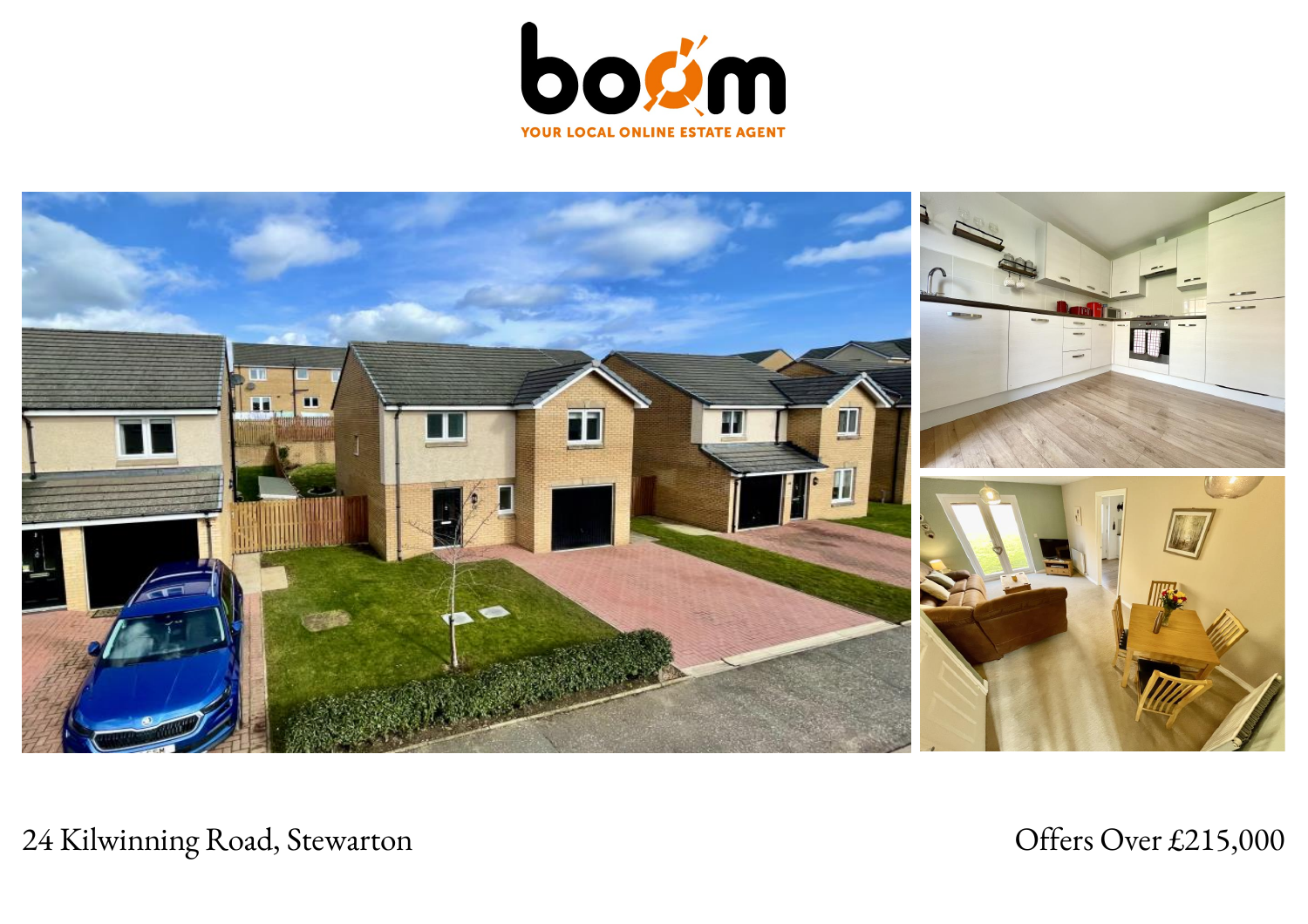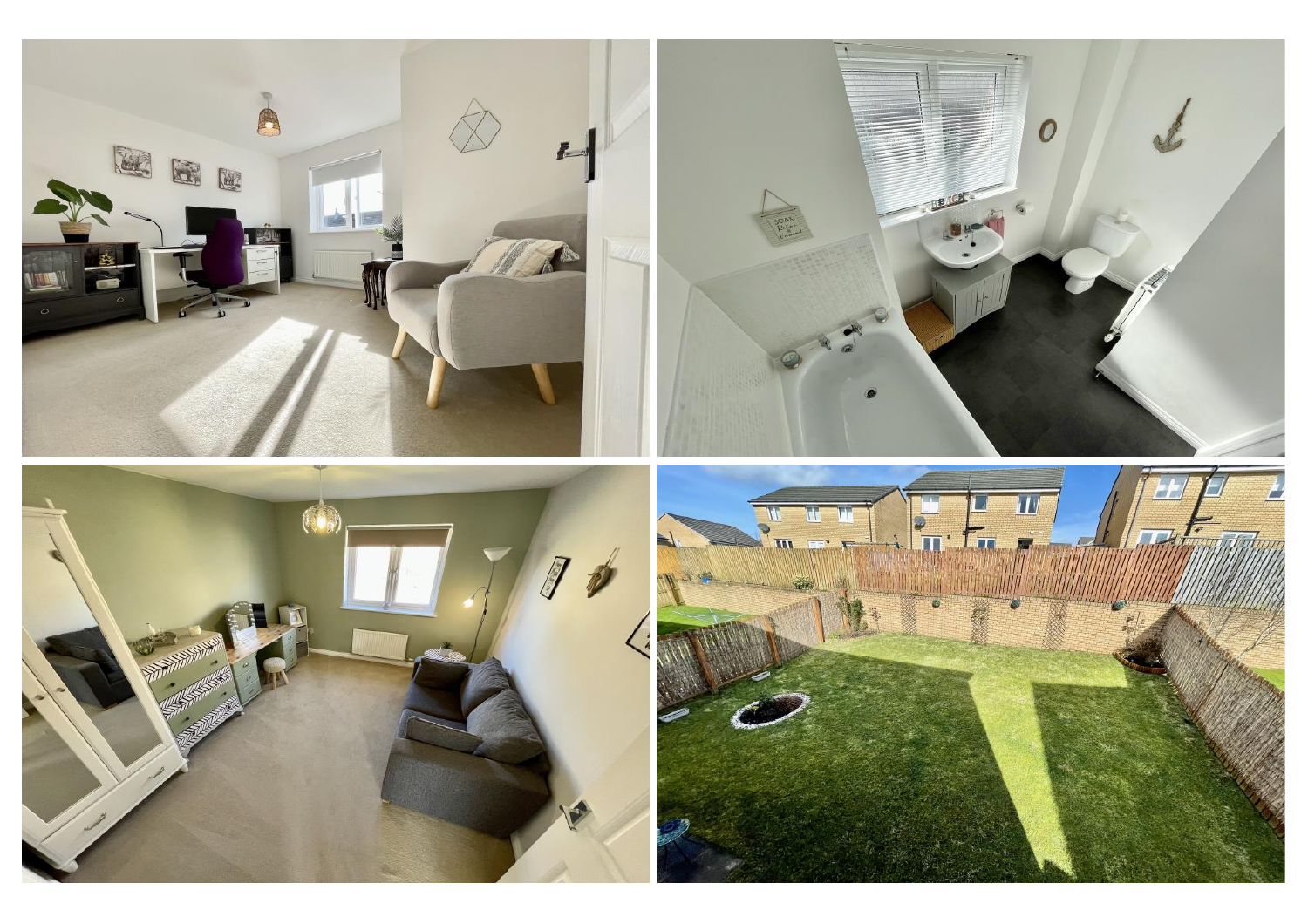

**Ground Floor** 

**First Floor** 

This plan is for illustration purposes only and may not be representative of the property. Plan not to scale.